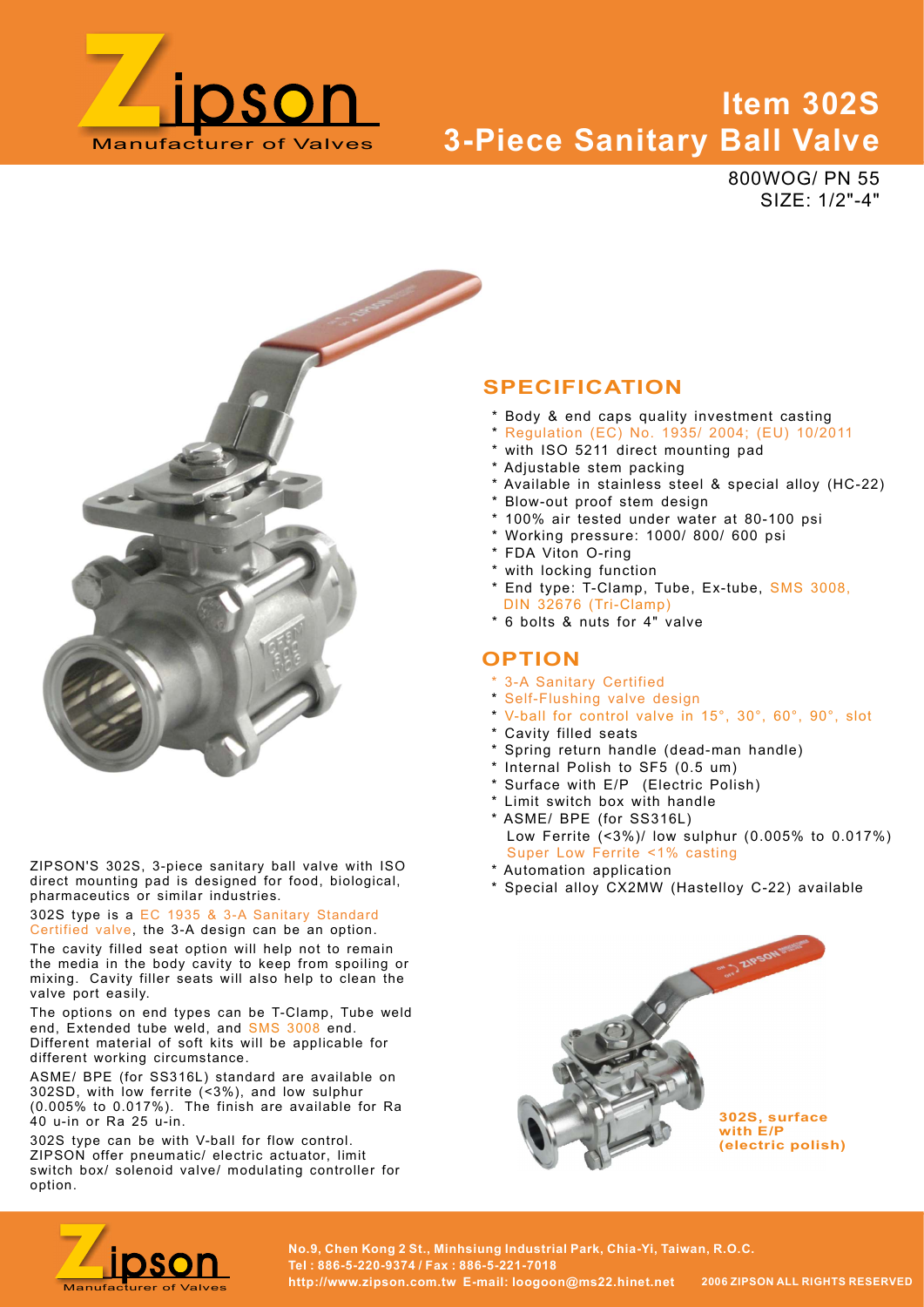













| $\Xi$<br>$\mathbf{S}$<br>$\qquad \qquad \Box$<br>$\Omega$<br>TUBE WELD END<br>LAMP END       |             |                               |                                          |     |                |                |                          |  |  |  |  |  |  |
|----------------------------------------------------------------------------------------------|-------------|-------------------------------|------------------------------------------|-----|----------------|----------------|--------------------------|--|--|--|--|--|--|
| $\bigoplus$<br>의 의의<br>≏<br>題<br>€<br>$\mathsf{A}2$<br>6" red. T-Clamp End<br>D <sub>2</sub> |             |                               |                                          |     |                |                |                          |  |  |  |  |  |  |
|                                                                                              | <b>SIZE</b> | $\mathsf D$<br>D <sub>1</sub> |                                          |     | D <sub>3</sub> | D <sub>4</sub> |                          |  |  |  |  |  |  |
| 1/2"<br>9.6<br>$\overline{\phantom{a}}$                                                      |             |                               | 21.7                                     | 25  | 12.7           |                |                          |  |  |  |  |  |  |
|                                                                                              | 3/4"        | 15.8                          | $\blacksquare$                           |     | 21.7           | 25             | 19.05                    |  |  |  |  |  |  |
|                                                                                              | 1"          |                               | 22.1<br>43.5<br>$\overline{\phantom{a}}$ |     |                | 50.4           | 25.4                     |  |  |  |  |  |  |
|                                                                                              | 11/2"<br>2" | 34.8                          | $\blacksquare$<br>$\blacksquare$         |     | 43.5<br>56.5   | 50.4<br>63.9   | 38.1<br>50.8             |  |  |  |  |  |  |
|                                                                                              | 21/2"       | 47.5<br>60.2                  | ٠                                        |     | 70.5           | 77.4           | 63.5                     |  |  |  |  |  |  |
|                                                                                              | 3"          | 72.9                          | $\overline{\phantom{a}}$                 |     | 83.3           | 90.9           | 76.2                     |  |  |  |  |  |  |
|                                                                                              | 4"          | 97.4                          | $\blacksquare$                           |     | 110.3          | 118.9          | 101.6                    |  |  |  |  |  |  |
|                                                                                              | $6$ ", red. | 97.4                          | 146.85                                   |     | 156.9          | 166.9          | $\overline{\phantom{m}}$ |  |  |  |  |  |  |
| <b>ISO 5211</b><br>E<br>d4<br>н<br>M<br>Pattern                                              |             |                               |                                          |     |                |                |                          |  |  |  |  |  |  |
|                                                                                              | $6.0\,$     | 25                            | $\boldsymbol{9}$                         | 135 |                | F03/F04        |                          |  |  |  |  |  |  |
|                                                                                              | 6.0         | 25                            | $\boldsymbol{9}$                         | 135 |                | F03/F04        |                          |  |  |  |  |  |  |
|                                                                                              | $6.0\,$     | 30                            | 11                                       | 155 |                | F04/F05        |                          |  |  |  |  |  |  |
|                                                                                              | 7.0         | 35                            | 14                                       | 205 |                | F05/F07        |                          |  |  |  |  |  |  |
|                                                                                              | $7.0$       | 35                            | 14                                       | 205 |                | F05/F07        |                          |  |  |  |  |  |  |
|                                                                                              | 9.0         | 55                            | 17                                       | 300 |                | F07/F10        |                          |  |  |  |  |  |  |
|                                                                                              | 9.0         | 55                            | 17                                       | 300 |                | F07/F10        |                          |  |  |  |  |  |  |

## DIMENSIONS (mm)

|             |                |                        |                      |              |                |                                           |      |                                                                           |      |                | A <sub>2</sub>      | a.                         |                                                                                      |  |
|-------------|----------------|------------------------|----------------------|--------------|----------------|-------------------------------------------|------|---------------------------------------------------------------------------|------|----------------|---------------------|----------------------------|--------------------------------------------------------------------------------------|--|
| ᅿ           |                |                        | $\sqrt{\frac{1}{2}}$ |              |                |                                           |      |                                                                           |      |                | 6" red. T-Clamp End |                            |                                                                                      |  |
|             |                |                        |                      |              |                |                                           |      | <b>SIZE</b>                                                               | D    | D <sub>1</sub> | D <sub>2</sub>      | D <sub>3</sub>             | D <sub>4</sub>                                                                       |  |
|             |                |                        |                      |              | $\mathbf{(s)}$ |                                           |      | 1/2"                                                                      | 9.6  | $\sim$         | 21.7                | 25                         | 12.7                                                                                 |  |
|             |                |                        | A2 (CL/BW)           |              |                |                                           |      | 3/4"                                                                      | 15.8 | $\sim$         | 21.7                | 25                         | 19.05                                                                                |  |
|             |                | A1 (EW)                |                      |              |                |                                           |      | 1"                                                                        | 22.1 | $\sim$         | 43.5                | 50.4                       | 25.4                                                                                 |  |
|             |                |                        |                      |              |                |                                           |      | 11/2"                                                                     | 34.8 | $\blacksquare$ | 43.5                | 50.4                       | 38.1                                                                                 |  |
|             |                |                        |                      |              |                |                                           |      | 2"                                                                        | 47.5 | $\sim$         | 56.5                | 63.9                       | 50.8                                                                                 |  |
|             |                |                        |                      |              |                |                                           |      | 21/2"                                                                     | 60.2 | $\blacksquare$ | 70.5                | 77.4                       | 63.5                                                                                 |  |
|             |                |                        |                      |              |                |                                           |      | 3"                                                                        | 72.9 | $\sim$         | 83.3                | 90.9                       | 76.2                                                                                 |  |
|             |                |                        |                      |              |                |                                           |      | 4"                                                                        | 97.4 | ÷.             | 110.3               | 118.9                      | 101.6                                                                                |  |
|             |                | <b>DIMENSIONS (mm)</b> |                      |              |                |                                           |      | $6$ ", red.                                                               | 97.4 | 146.85         | 156.9               | 166.9                      | $\overline{\phantom{a}}$                                                             |  |
|             |                |                        |                      |              |                |                                           |      |                                                                           |      |                |                     |                            |                                                                                      |  |
| <b>SIZE</b> | A1             | A2                     | $\mathsf B$          | $\mathsf{C}$ | d1             | d2                                        | d3   | d4                                                                        | E.   | H              | M                   | <b>ISO 5211</b><br>Pattern |                                                                                      |  |
| 1/2"        | 124.4          | 88.9                   | 38                   | 9.5          | 42             | 36                                        | 6.0  | 6.0                                                                       | 25   | 9              | 135                 | F03/F04                    |                                                                                      |  |
| 3/4"        | 142.2          | 101.6                  | 38                   | 9.5          | 42             | 36                                        | 6.0  | 6.0                                                                       | 25   | 9              | 135                 | F03/F04                    |                                                                                      |  |
| 1"          | 162.3          | 114.3                  | 48                   | 14           | 50             | 42                                        | 7.0  | 6.0                                                                       | 30   | 11             | 155                 | F04/F05                    |                                                                                      |  |
| 11/2"       | 182.8          | 139.7                  | 60                   | 18           | 70             | 50                                        | 9.2  | 7.0                                                                       | 35   | 14             | 205                 | F05/F07                    |                                                                                      |  |
| 2"          | 193.0          | 158.8                  | 69                   | 18           | 70             | 50                                        | 9.2  | 7.0                                                                       | 35   | 14             | 205                 | F05/F07                    |                                                                                      |  |
| 21/2"       | 254.1          | 171.5                  | 89                   | 20           | 102            | 70                                        | 11.3 | 9.0                                                                       | 55   | 17             | 300                 | F07/F10                    |                                                                                      |  |
| 3"          | 276.9          | 196.8                  | 98                   | 20           | 102            | 70                                        | 11.3 | 9.0                                                                       | 55   | 17             | 300                 | F07/F10                    |                                                                                      |  |
| 4"          | 304.9          | 241.3                  | 130                  | 26           | 125            | 102                                       | 13.5 | 11.3                                                                      | 70   | 22             | 350                 | F10/F12                    |                                                                                      |  |
| 6", red.    | $\blacksquare$ | 328.3                  | 130                  | 26           | 125            | 102                                       | 13.5 | 11.3                                                                      | 70   | 22             | 350                 | F10/F12                    |                                                                                      |  |
|             |                |                        |                      |              |                |                                           |      |                                                                           |      |                |                     |                            |                                                                                      |  |
|             | <u>ipson</u>   |                        |                      |              |                | Tel: 886-5-220-9374 / Fax: 886-5-221-7018 |      | No.9, Chen Kong 2 St., Minhsiung Industrial Park, Chia-Yi, Taiwan, R.O.C. |      |                |                     |                            | http://www.zinson.com.tw. F-mail: Ioogoon@ms22.hinet.net 2006ZIPSONALLRIGHTSRESERVED |  |



No.9, Chen Kong 2 St., Minhsiung Industrial Park, Chia-Yi, Taiwan, R.O.C.<br>Manufacturer of Valves http://www.zipson.com.tw E-mail: loogoon@ms22.hinet.net 2006 ZIPSON ALL RIGHTS RESERVED Tel : 886-5-220-9374 / Fax : 886-5-221-7018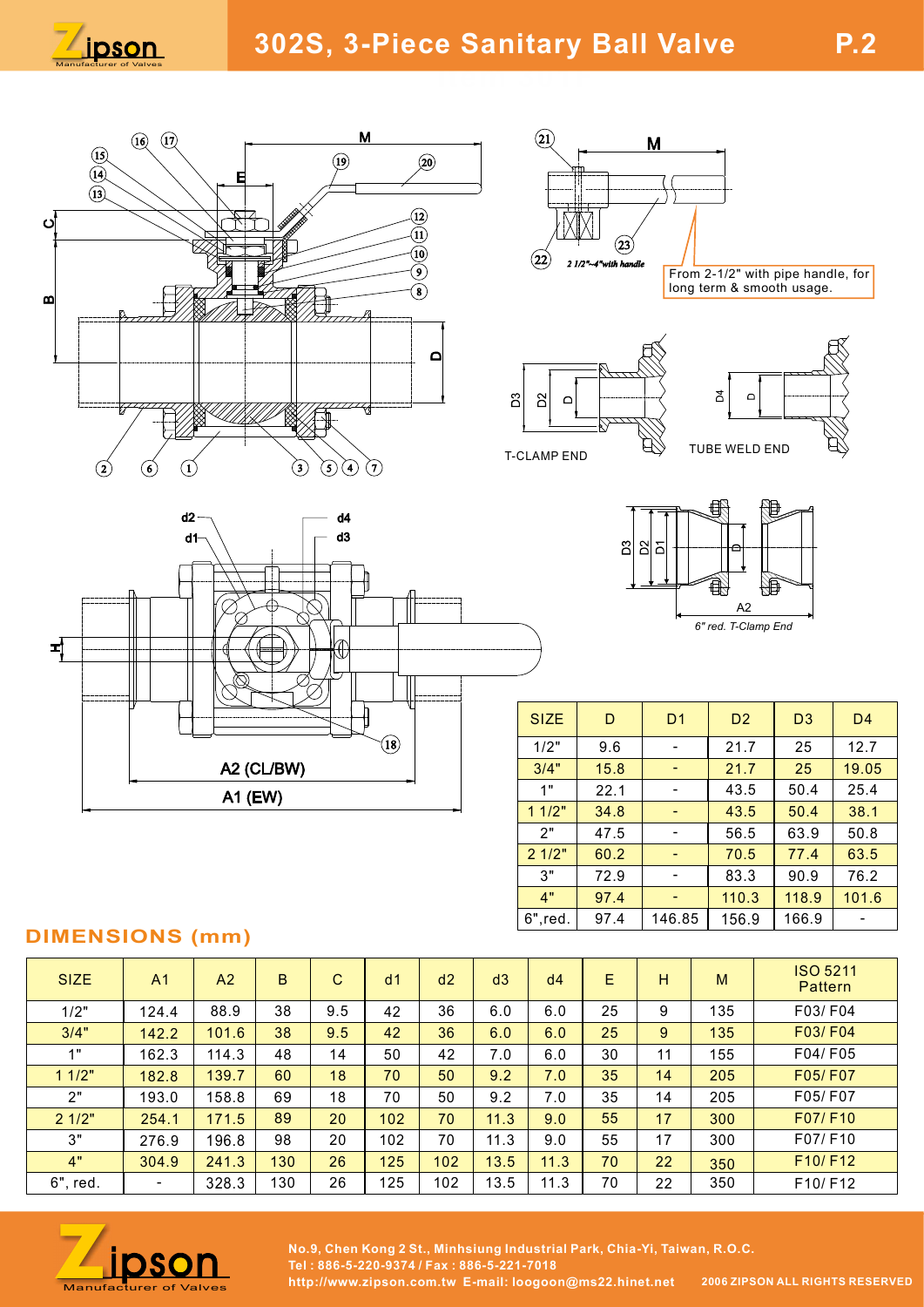

### MATERIALS LIST

| NO.             | <b>NAME OF PARTS</b> | <b>MATERIALS</b> | <b>OPTION</b>       | QTY              |
|-----------------|----------------------|------------------|---------------------|------------------|
| -1              | <b>BODY</b>          | A351 Gr. CF8M    | A351 Gr. CF3M       | 1                |
| $\overline{2}$  | <b>END CAP</b>       | A351 Gr. CF8M    | A351 Gr. CF3M       | $\overline{2}$   |
| 3               | BALL                 | CF8M             | CF3M                | 1                |
| $\overline{4}$  | <b>BALL SEAT</b>     | <b>PTFE</b>      | <b>TFM1600</b>      | $\overline{2}$   |
| 5               | GASKET               | <b>PTFE</b>      | <b>PTFE</b>         | $\overline{2}$   |
| $6^{\circ}$     | <b>BODY BOLT</b>     | <b>SS 304</b>    | <b>SS 304</b>       | $4*$             |
| $\overline{7}$  | <b>BODY NUT</b>      | SS 304           | SS 304              | $4^*$            |
| 8               | <b>STEM</b>          | <b>SS 316</b>    | <b>SS 316L</b>      | $\mathbf{1}$     |
| 9               | THRUST WASHER        | <b>RPTFE</b>     | <b>RPTFE</b>        | 1                |
| 10              | O-RING               | VITION (FDA)     | <b>VITION (FDA)</b> | $\mathbf{1}$     |
| 11              | <b>STEM PACKING</b>  | <b>PTFE</b>      | TFM                 | <b>SET</b><br>-1 |
| 12 <sup>°</sup> | <b>GLAND WASHER</b>  | <b>SS 304</b>    | <b>SS 304</b>       | 1.               |
| 13              | <b>DISC WASHER</b>   | SS 301           | SS 301              | $\overline{c}$   |
| 14              | <b>NUT STOPPER</b>   | <b>SS 304</b>    | <b>SS 304</b>       | 1                |
| 15              | <b>STEM NUT</b>      | SS 304           | SS 304              | 1                |
| 16              | <b>SPACE WASHER</b>  | <b>SS 304</b>    | <b>SS 304</b>       | $\mathbf{1}$     |
| 17              | HANDLE NUT           | SS 304           | SS 304              | 1                |
| 18              | <b>STOP PIN</b>      | <b>SS 304</b>    | <b>SS 304</b>       | 1                |
| 19              | <b>HANDLE</b>        | SS 304           | SS 304              | 1                |
| 20              | <b>SLEEVE</b>        | <b>PLASTIC</b>   | <b>PLASTIC</b>      | $\mathbf 1$      |
| 21              | SET BOLT             | SS 304           | SS 304              | 1                |
| 22 <sub>2</sub> | Handle HEAD          | CF8              | CF8                 | 1                |
| 23              | PIPE HANDLE          | SS 304           | SS 304              |                  |
|                 |                      |                  |                     |                  |

\* 4" with 6 bolts & nuts

### DIN 32676, T-Clamp



Size: 1/2", 1", 1-1/2", 2", 2-1/2", 3", 4" DN15, 25, 40, 50, 65, 80,100







| $\overline{2}$<br>$\frac{5}{8}$<br>$\overline{\mathcal{Q}}$ |                                                                                                                        |                |                | øф <sub>2</sub><br>Size: 3/4"/ DN20 |             | $\overline{\Xi}$<br>$\frac{1}{2}$<br>$\overline{6}$ |                                        |
|-------------------------------------------------------------|------------------------------------------------------------------------------------------------------------------------|----------------|----------------|-------------------------------------|-------------|-----------------------------------------------------|----------------------------------------|
| $1/2$ ", $3$ ", $4$ "<br>80,100                             | <b>SIZE</b>                                                                                                            | D <sub>1</sub> | D <sub>2</sub> | L                                   | $\mathbf C$ | $\mathsf{D}$                                        | Original<br>body size                  |
|                                                             | 1/2"                                                                                                                   | 16             | 15.8           | 101.6                               | 27.5        | 34                                                  | <b>DN20</b>                            |
|                                                             | 3/4"                                                                                                                   | 20             | 22.1           | 101.6                               | 27.5        | 34                                                  | <b>DN25</b>                            |
|                                                             | 1"                                                                                                                     | 26             | 22.1           | 114.3                               | 43.5        | 50.5                                                | <b>DN25</b>                            |
|                                                             | 11/2"                                                                                                                  | 38             | 34.8           | 139.8                               | 43.5        | 50.5                                                | <b>DN40</b>                            |
|                                                             | 2"                                                                                                                     | 50             | 47.5           | 158.8                               | 56.5        | 64                                                  | <b>DN50</b>                            |
| EC 1935 2004                                                | 21/2"                                                                                                                  | 66             | 60.2           | 171.5                               | 83.5        | 91                                                  | <b>DN65</b>                            |
| ZIPSON Passed<br>Regulation (EC) No.                        | 3"                                                                                                                     | 81             | 72.9           | 196.3                               | 97.0        | 106                                                 | <b>DN80</b>                            |
| 1935/2004                                                   | 4"                                                                                                                     | 100            | 97.3           | 241.3                               | 110         | 119                                                 | <b>DN100</b>                           |
| http://www.zipson.com.tw E-mail: loogoon@ms22.hinet.net     | No.9, Chen Kong 2 St., Minhsiung Industrial Park, Chia-Yi, Taiwan, R.O.C.<br>Tel: 886-5-220-9374 / Fax: 886-5-221-7018 |                |                |                                     |             |                                                     | <b>2006 ZIPSON ALL RIGHTS RESERVED</b> |



No.9, Chen Kong 2 St., Minhsiung Industrial Park, Chia-Yi, Taiwan, R.O.C.<br>Manufacturer of Valves http://www.zipson.com.tw E-mail: loogoon@ms22.hinet.net 2006 ZIPSON ALL RIGHTS RESERVED Tel : 886-5-220-9374 / Fax : 886-5-221-7018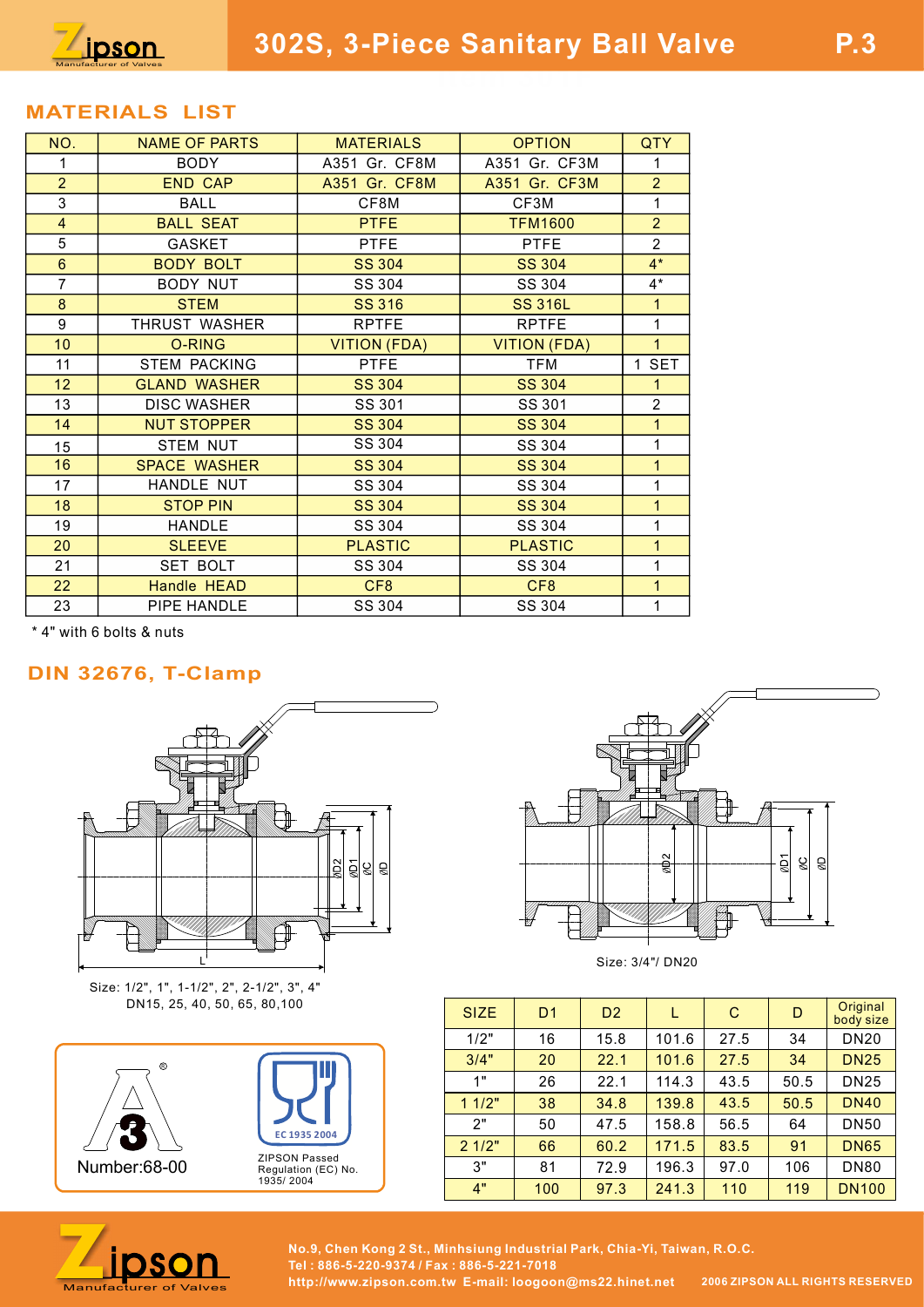

## V-BALL FOR MODULATING CONTROLLER



**Straight Port** 







# SELF-FLUSHING VALVE DESIGN



ZIPSON'S 302S valve can be with an option of SELF-CLEANING/ FLUSHING design. The valve clean itself by the media while it flow through the valve, the special designed ball let the media go through all the valve cavity and flush the deposited media and substance left in the valve.

### PRESSURE/ TEMPERATURE





## BREAK-TORQUE VALUE (Nm/ at 0 psi)

| 017F<br>◡╷▃∟ | 4.10H<br>''' | 314"<br>$\mathsf{u}$ | $A$ <sub>II</sub> | 10W<br>-<br>''' | $^{\sim}$    | 10W<br>$\sim$<br>$\sim$                              | $^{\circ}$ | $A$ <sub>H</sub> |
|--------------|--------------|----------------------|-------------------|-----------------|--------------|------------------------------------------------------|------------|------------------|
| NON-GREASE   |              |                      |                   | n c<br>οU       | $\sim$<br>ັບ | $\overline{\phantom{a}}$<br>$\overline{\phantom{a}}$ | 94         | 44C<br>1 U       |

Note : Strongly suggest increasing at least 30%~40% for safety factor for mounting actuator.